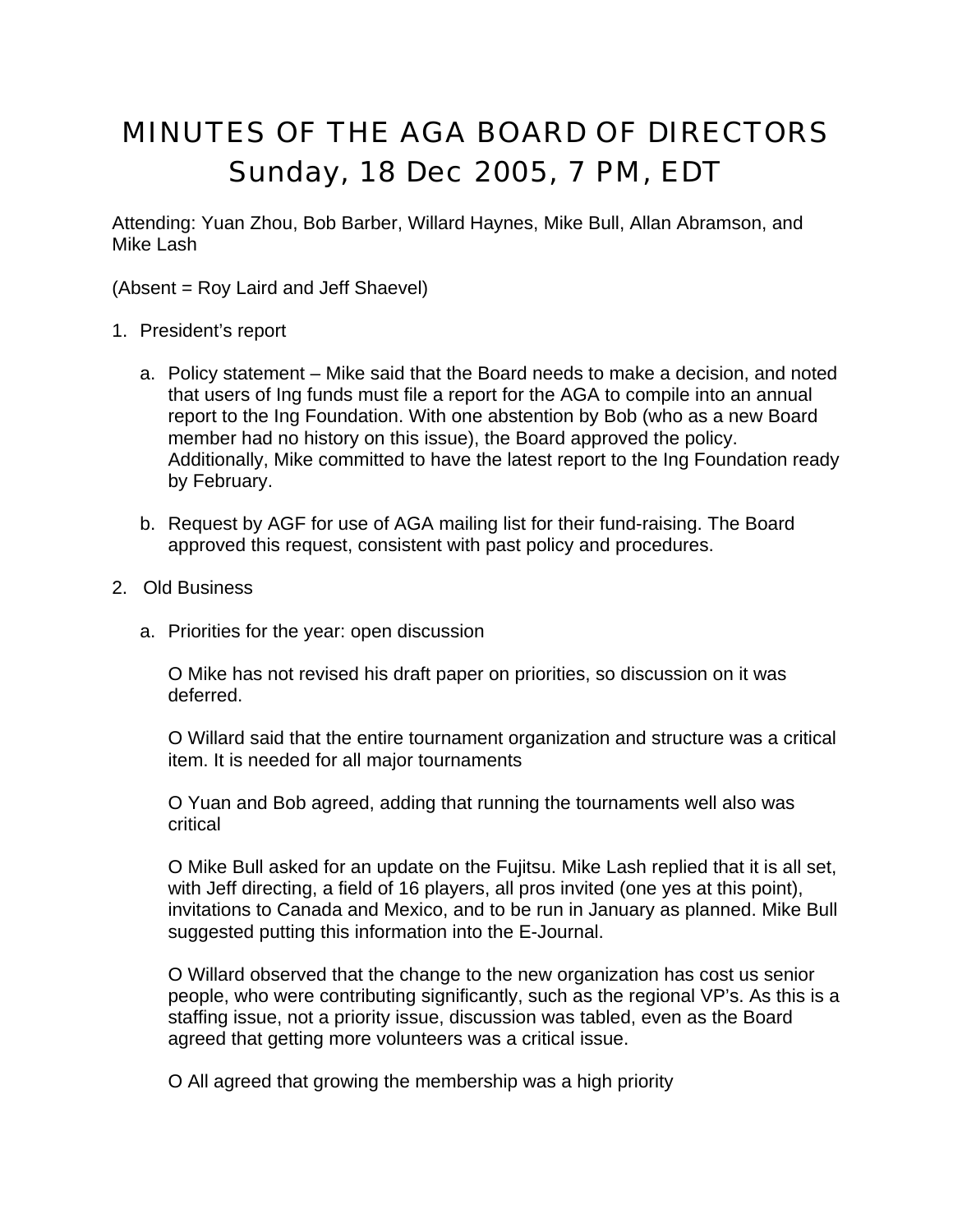b. Pro policy discussion, continued

O Harold started calls to the pros for input, but this is not complete. Allan committed to contacting Harold on his status, and sending an email to the Board with the results.

O Willard noted that we still had to move forward on procedures to train and certify American pros

O Suggestion for one place to post all our pro policies (need to follow up with Roy Laird, our webmaster)

c. Initial discussion of policy for memorials

O Allan noted that Chris Garlock was open to listing recent losses in the E-Journal, as well as to adding a section to the Annual

O We need a policy on recognition, in general: whom do we honor, and to what extent?

O Allan suggested that we ask Terry and Chris Kirschner, for input. All agreed. Mike Lash to follow up.

O Yuan noted a need to recognize and ease the burden of our major tournament organizers. Again, all agreed.

O More discussion to come…

## 3. New Business

a. Discussion of use of AGA/Ing reserves (See attachment)

Assuming that we will receive only \$40,000 from the Ing foundation in FY2006, we need to make a decision about cutting half of the approved Ing budget. As indicated in the attachment, if we fund only the Summer Camp, the Congress tournaments (Masters, Ing and Redmond), and the Congress comps for youth (which may be underestimated!), this would come to the \$40,000 figure.

This would cut out: regional funds totaling \$10,000; equipment purchases and shipping totaling \$16,000, and the youth mini-grants of \$6,000. The remainder of \$8,000 was for admin (500), discretionary (3500) and reserves (4,000).

Something to think about: HARD DECISIONS are needed…

O Allan and others agreed that we still need to account for all of the Ing budgets, from the beginning. Mike Lash to follow up.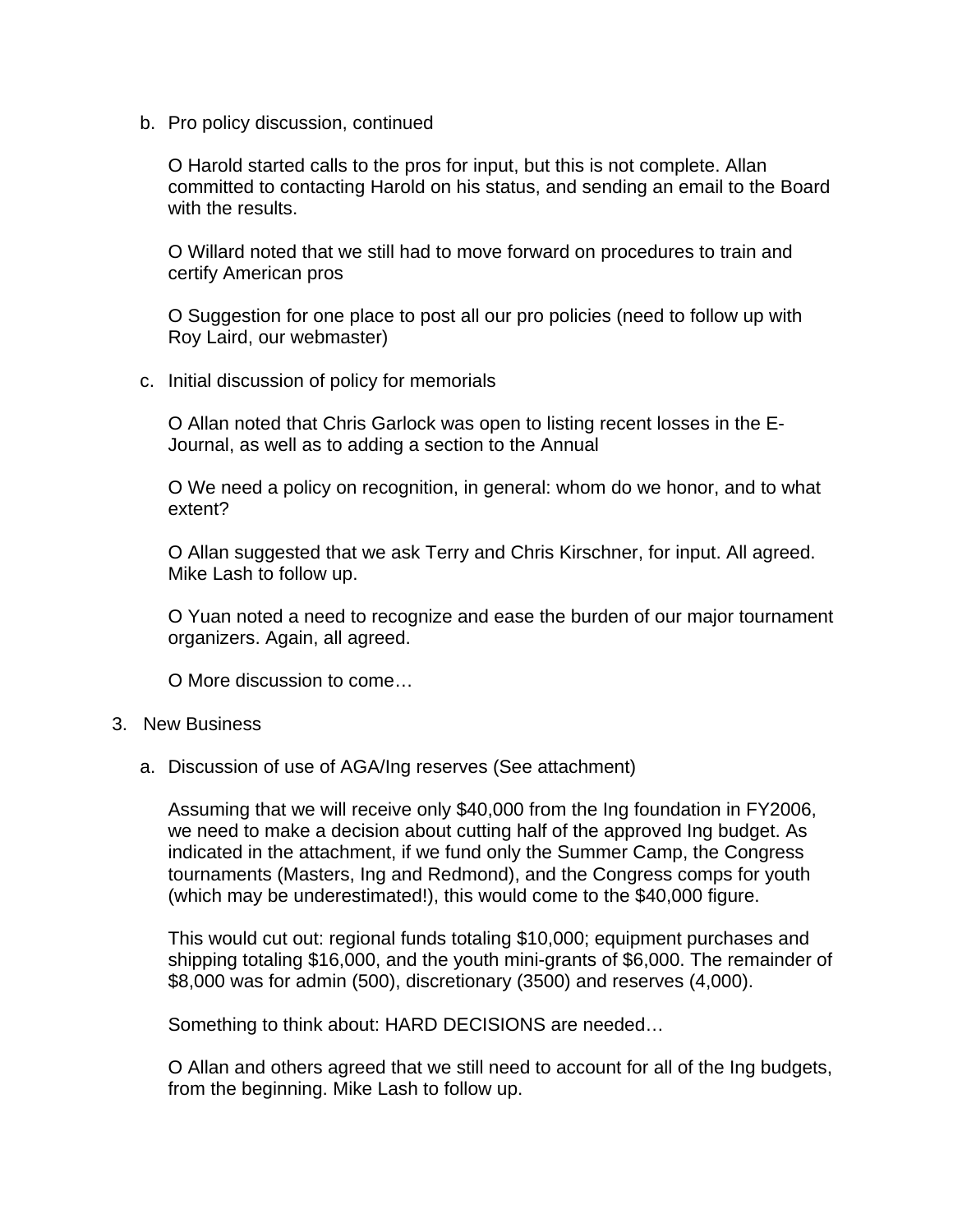O Bob asked as the North Carolina Congress Liaison if the Ing funds were threatened for this year. The Board responded "no," and that the Congress could expect the usual support

O Bob suggested, and the Board agreed, that further discussion should be deferred, until the data are clear

b. Initial discussion of IT issues, including tournament software

O Discussion deferred, since Jeff was absent and this is his item

O The status of the new tournament software was uncertain, and Allan agreed to call Ray Hunley to ask about the status

O Allan stated how impressed he had been by the tournament software for the Pair Go Championships, and suggested that we consider asking the Asian Associations for their experience. The Board agreed. Mike Lash to follow up.

## 4. Open discussion

- a. Allan noted that the Chinese Association has sent some signals that they might be interested in opening a Go Center in the US. He asked the Board for permission for Mike Lash and himself to encourage them in this thinking. He suggested that Washington DC might be a good location, since New York and Seattle had Nihon Ki-in centers, and Los Angeles had a Korean Baduk Association center. The Board was ok with this suggestion, but noted that site selection was a long way off, so the location should be left open.
- b. Allan reported that the Japanese Pair Go Association and Pandanet had offered to run a pair go web site for the AGA. They had demonstrated a model of this site for him when he was in Tokyo for the Pair Go Championships. After some discussion, the Board agreed that he should inform the JPGA that we would accept their offer, try it, and evaluate how well it works for us.
- c. Marketing funds have not been requested much by the clubs. Allan suggested that the Board authorize a national marketing effort, targeted at groups most likely to provide new members, such as chess players, Anime, and Shonen Jump fans.

Willard suggested more general ads, such as to Mensa, the IT community, and to Asian cultural journals. These would take some more research.

The Board agreed that we should explore such a national effort. Allan will draft some proposals for Board consideration.